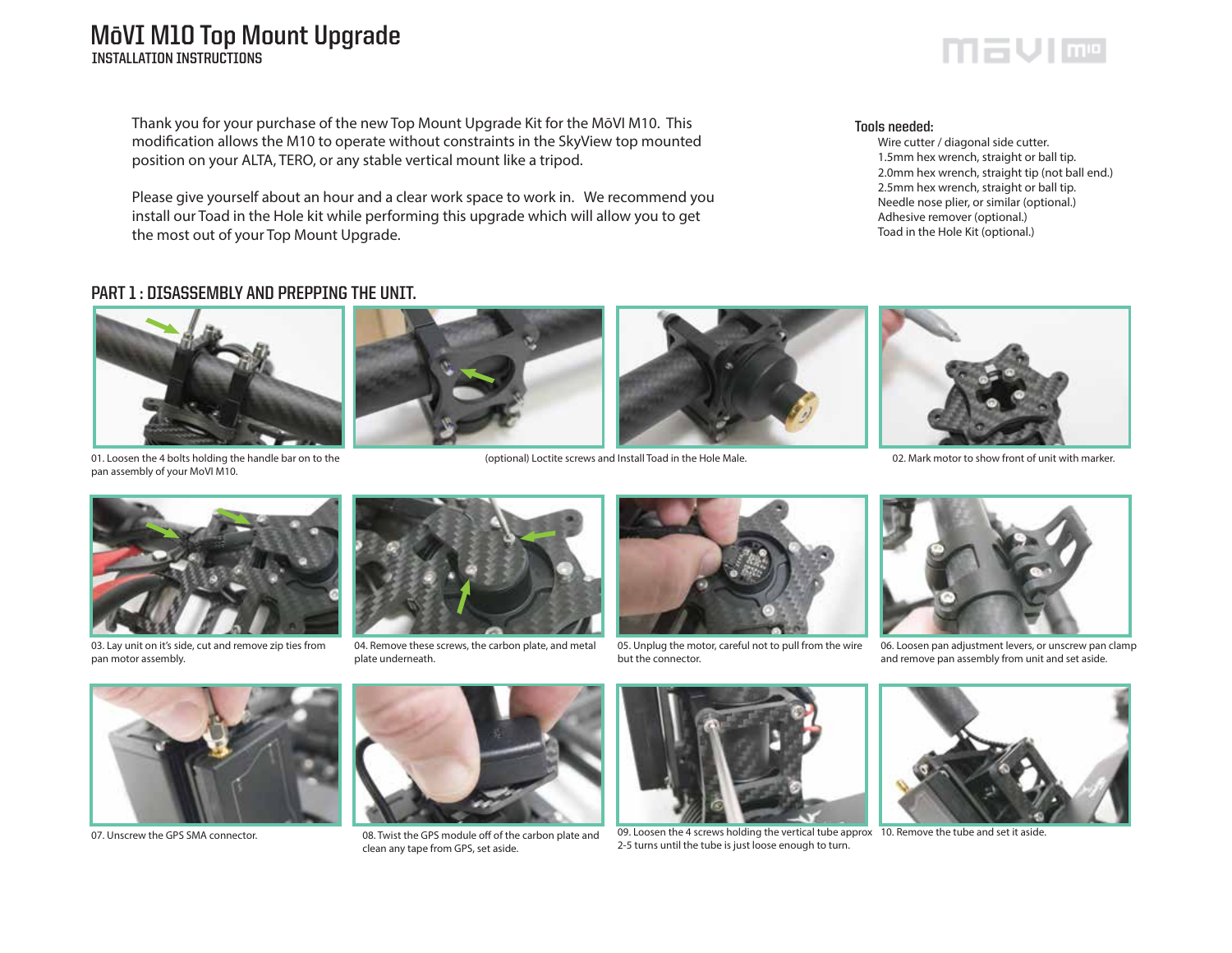## **PART 2 : CONVERTING THE LOWER GIMBAL.**





11. Install your new keyed pan assembly as shown, the levers should be pointing to the left of the unit.

12. Slide the tube in until it is just flush with the bottom clamps and is not touching the motor.



13. From above, look down at the gimbal and twist the keyed quick release until it is as square as possible with the roll beam. (this can be adjusted later.)



14. Tighten the 4 screws evenly in a cross pattern until they are tight.



15. Apply provided tape to your GPS unit and peel o red backing.



16. Install your GPS back onto the plate as shown and screw back on the SMA connector.

#### **PART 3 : CONVERTING THE PAN ASSEMBLY.**



16. Remove the 4 bolts from the motor and set the carbon plate and bolts aside.





17. Remove the 4 button head bolts with a 2mm driver; use caution and make sure the driver is fully seated to avoid stripping.



20. Unpack the parts shown. The same of the 21. Using the carbon plate without threaded inserts, 21. Insert the 4 M3X37 screws provided through the 20. install it to the motor as shown so the plug fits in the cut out of the carbon and attach with your original socket head bolts.



18. Remove the 8 bolts with a 2.5mm driver, and the 5 button head bolts with a 2mm driver. Use pliers to hold the posts if they spin.



carbon plate with motor as shown, and lay flat on your work surface.



19. Pull the carbon plates apart, save the motor and set aside or discard the rest.



22. Place your metal tube with the open end inside the plastic clamp as shown, place the matching part over the top of the tube.